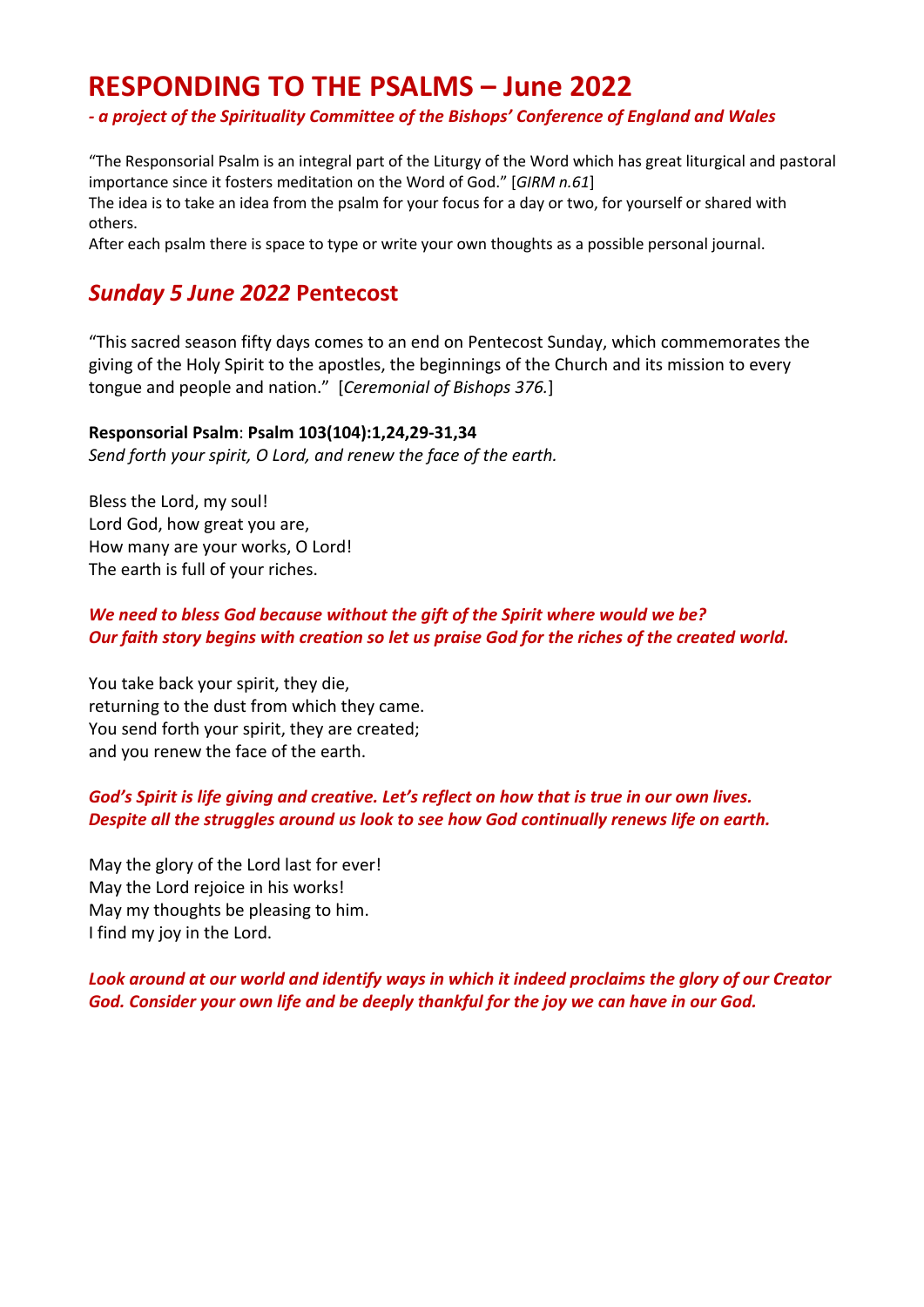## *Sunday 12 June 2022* **The Most Holy Trinity**

#### **Responsorial Psalm**: **Psalm 8:4-9**

*How great is your name, O Lord our God, through all the earth!*

When I see the heavens, the work of your hands, the moon and the stars which you arranged, what is man that you should keep him in mind, mortal man that you care for him?

## *While today we know so much more, let us join the psalmist in expressing wonder at God's universe.*

*How do we show that we are grateful and amazed at God's care and concern for each of us?*

Yet you have made him little less than a god; with glory and honour you crowned him, gave him power over the works of your hand, put all things under his feet.

## *We thank God for giving us our personal relationship with the Father, Son, and Spirit. We need to be grateful that God gives creation into our care to sustain us in life.*

All of them, sheep and cattle, yes, even the savage beasts, birds of the air, and fish that make their way through the waters.

### *Reflect on the sheer diversity of the world and stand back in wonder at God's rich creativity. Let us renew our commitment to care for all of creation for future generations as God asks of us.*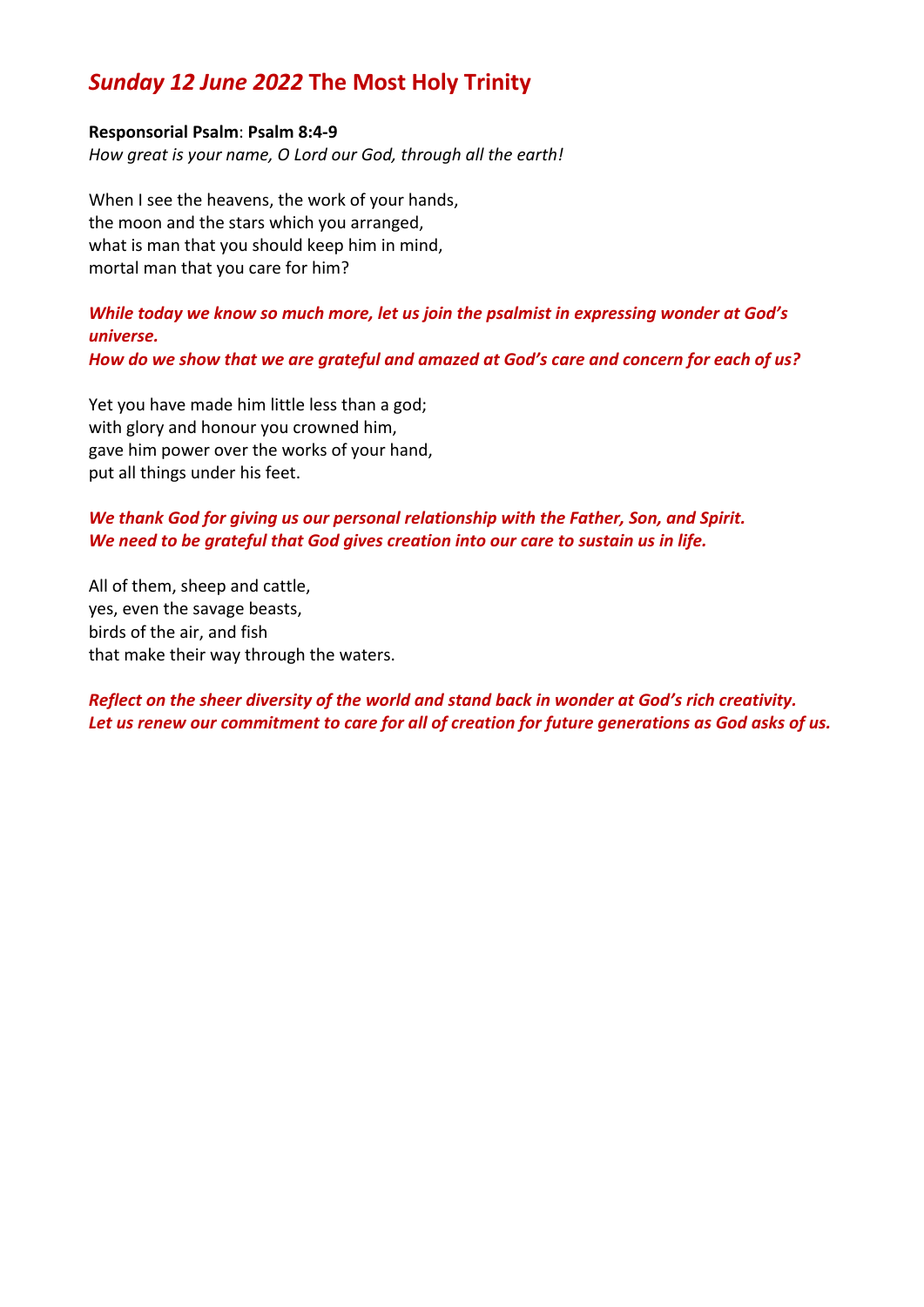## *Sunday 19 June 2022* **Corpus Christi**

"This solemnity is also intended to teach the faithful how to share in the Eucharistic sacrifice and to have it more profoundly influence their life, to revere the presence of Christ the Lord in the sacrament, and to offer the thanks due for God's gifts." [*Ceremonial of Bishops 376.*]

#### **Responsorial Psalm**; **Psalm 109(110):1-4**

*You are a priest for ever, a priest like Melchizedek of old.*

The Lord's revelation to my Master: 'Sit on my right: your foes I will put beneath your feet.'

## *We thank God who reveals himself to us in the gifts of the Bread and Wine of the Eucharist. We pray that we will use the strength God give us to do good, to overcome evil.*

The Lord will wield from Zion your sceptre of power: rule in the midst of all your foes.

### *Reflect on God's promise of a new Jerusalem [Zion] where we can all enjoy the heavenly feast. Put your trust in God as you think of any difficulties you face in life at the present moment.*

A prince from the day of your birth on the holy mountains; from the womb before the dawn I begot you.

## *Pray for all who have power and responsibility in the world to exercise it with the mind of the Spirit.*

*Think how God calls us as a chosen race, God's holy people, to work with others in God's service.*

The Lord has sworn an oath he will not change. 'You are a priest for ever, a priest like Melchizedek of old.'

*As a priestly people let us renew our commitment to prayer in our daily lives. Thank God for his constancy to us, and those priests and religious who have shown that to us*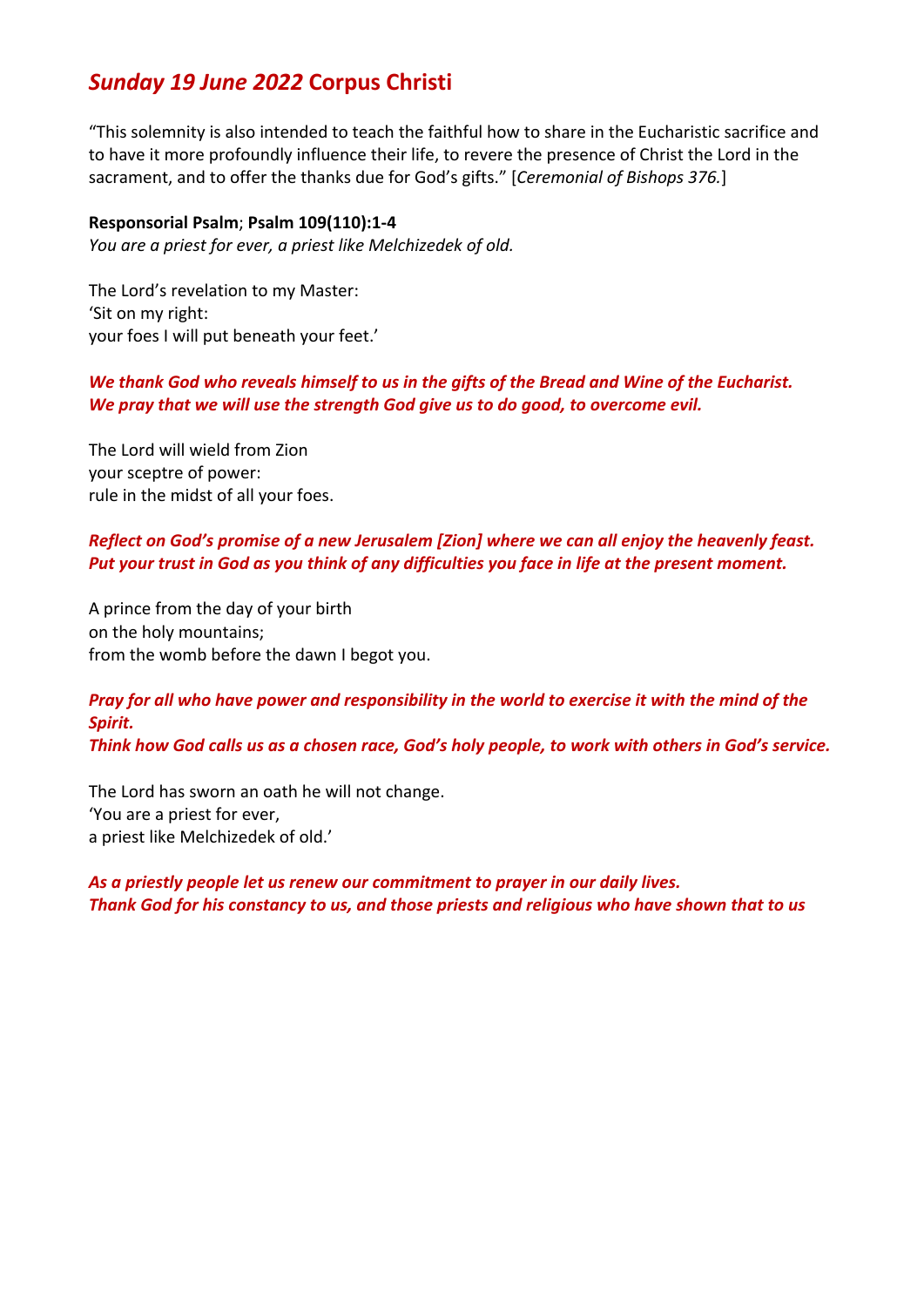## *Sunday 26 June 2022* **13th Sunday in Ordinary Time [C]**

#### **Responsorial Psalm**: **Psalm 15(16):1-2,5,7-11**

*O Lord, it is you who are my portion.*

Preserve me, God, I take refuge in you. I say to the Lord: 'You are my God. O Lord, it is you who are my portion and cup; it is you yourself who are my prize.'

#### *Thank God that we can find refuge and comfort in him. Let us remember that our destiny, our prize as pilgrims here on earth, is to know God in heaven.*

I will bless the Lord who gives me counsel, who even at night directs my heart. I keep the Lord ever in my sight: since he is at my right hand, I shall stand firm.

#### *Bless God who day and night guides us in all we do - if we let him. Stop and renew your baptismal promises as your guide to life.*

And so my heart rejoices, my soul is glad; even my body shall rest in safety. For you will not leave my soul among the dead, nor let your beloved know decay.

### *How can you express your interior happiness that God is always with us? Pray with hope for those you love who have died.*

You will show me the path of life, the fullness of joy in your presence, at your right hand happiness for ever.

*Pray for guidance in the decisions you will make in coming days. Ask that all you do will be for the greater glory of God*